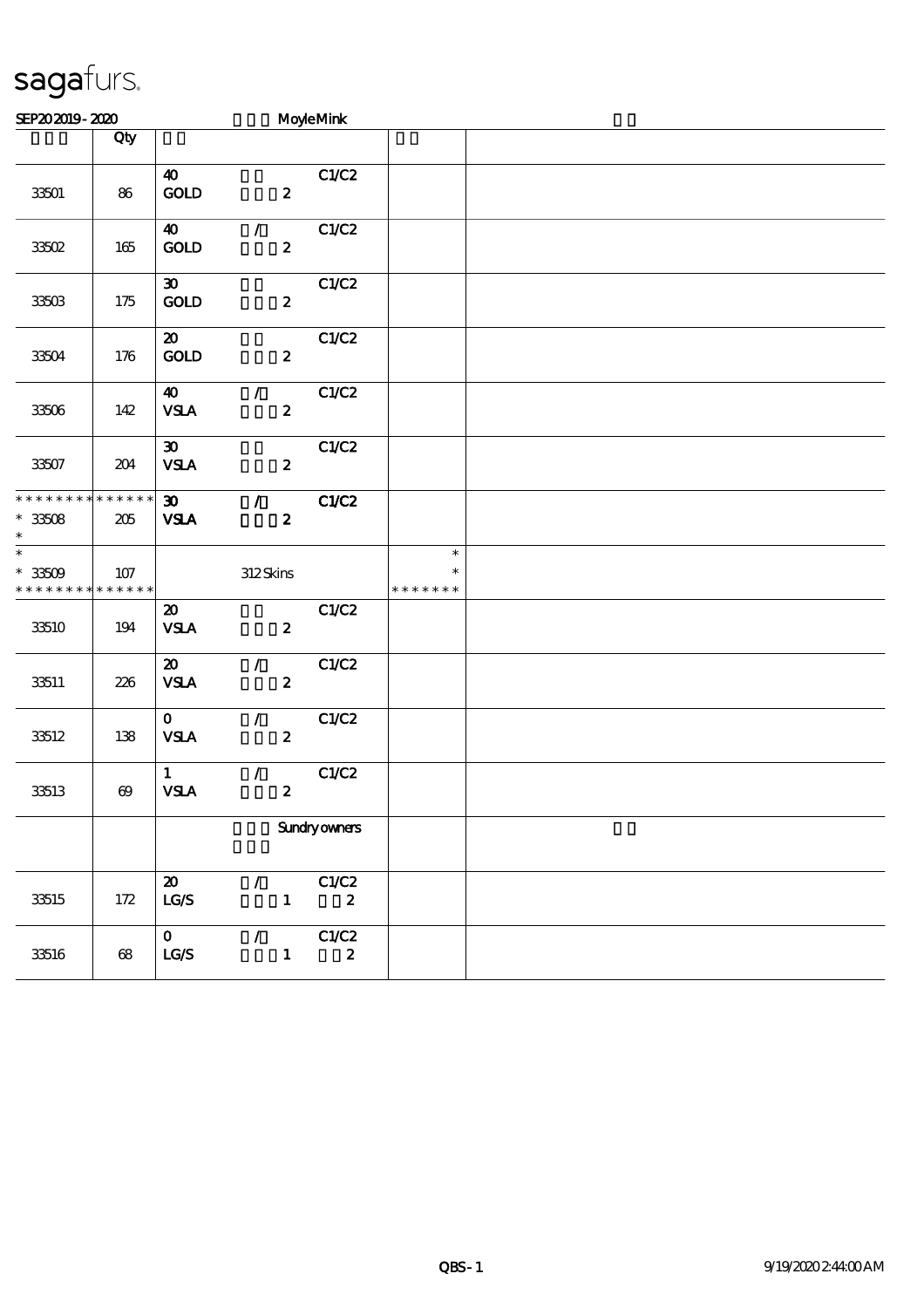## sagafurs.

| SEP202019-2020 |     | <b>Sundryowners</b>                        |  |   |              |  |  |  |  |
|----------------|-----|--------------------------------------------|--|---|--------------|--|--|--|--|
|                | Qty |                                            |  |   |              |  |  |  |  |
| 33521          | 99  | $\boldsymbol{\mathfrak{D}}$<br><b>BR/S</b> |  | 1 | C1/C2<br>WB1 |  |  |  |  |
| 33522          | 219 | $\boldsymbol{\mathfrak{D}}$<br><b>BR/S</b> |  |   | C1/C2        |  |  |  |  |
| 33523          | 88  | $\boldsymbol{\mathfrak{D}}$<br><b>BR/S</b> |  | 1 | C1/C2<br>WB1 |  |  |  |  |
| 33524          | 73  | $\mathbf 0$<br><b>BR/S</b>                 |  |   | C1/C2        |  |  |  |  |